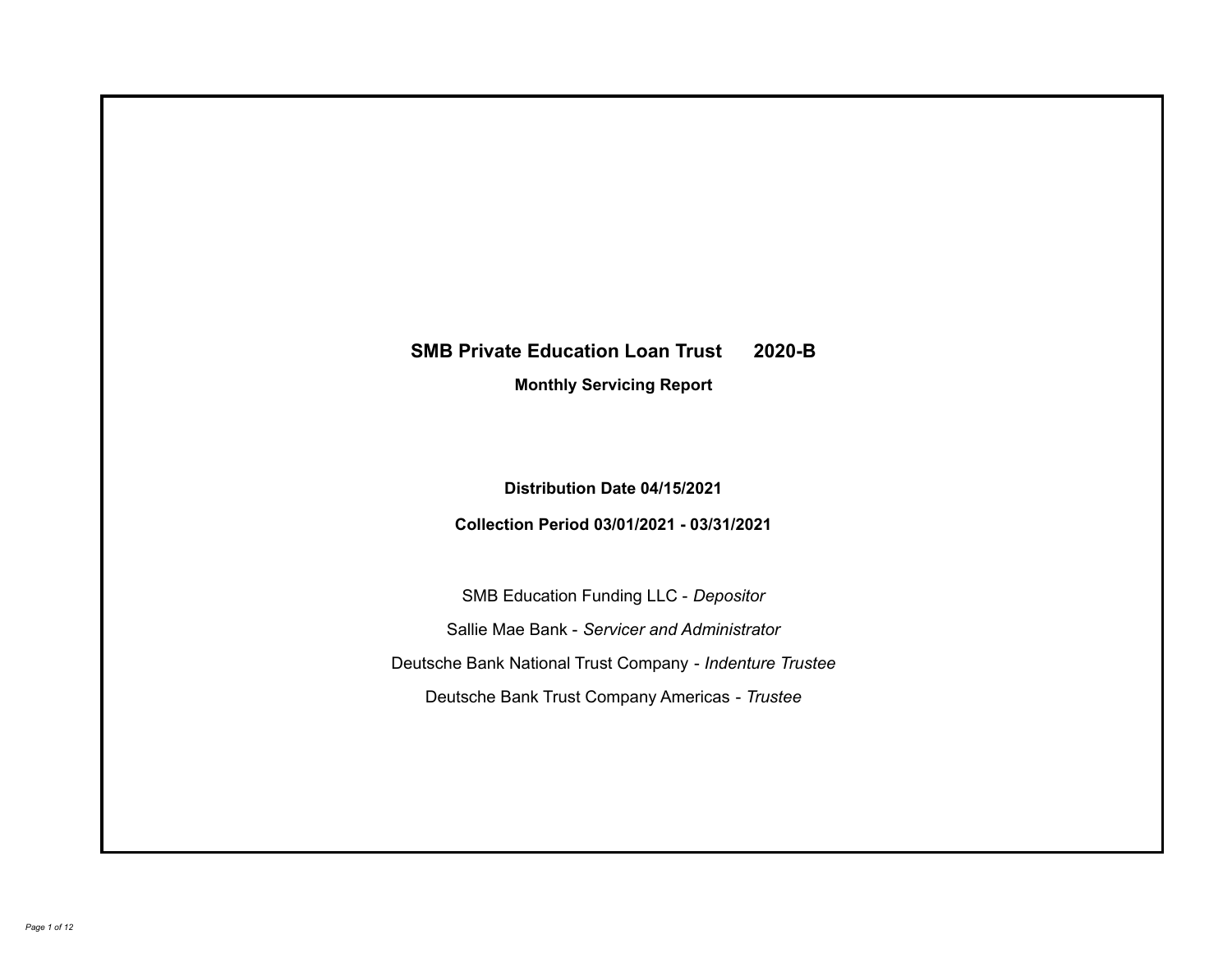A

| <b>Student Loan Portfolio Characteristics</b>                                                                             | <b>Settlement Date</b><br>08/12/2020 | 02/28/2021                                         | 03/31/2021                                         |
|---------------------------------------------------------------------------------------------------------------------------|--------------------------------------|----------------------------------------------------|----------------------------------------------------|
| <b>Principal Balance</b><br>Interest to be Capitalized Balance                                                            | \$734,844,784.09<br>52,295,956.84    | \$678,357,126.13<br>47,363,340.86                  | \$664,851,236.35<br>47,796,194.92                  |
| Pool Balance                                                                                                              | \$787,140,740.93                     | \$725,720,466.99                                   | \$712,647,431.27                                   |
| Weighted Average Coupon (WAC)<br>Weighted Average Remaining Term<br>Number of Loans<br>Number of Borrowers<br>Pool Factor | 8.62%<br>138.65<br>63,922<br>60,883  | 8.60%<br>137.55<br>59,447<br>56,669<br>0.921970404 | 8.60%<br>137.59<br>58,407<br>55,690<br>0.905362147 |
| Since Issued Total Constant Prepayment Rate (1)                                                                           |                                      | 11.85%                                             | 12.47%                                             |
|                                                                                                                           |                                      |                                                    |                                                    |

| <b>Debt Securities</b> | Cusip/Isin | 03/15/2021       | 04/15/2021       |
|------------------------|------------|------------------|------------------|
| A <sub>1</sub> A       | 78449XAA0  | \$507,869,777.44 | \$492,897,207.40 |
| A1B                    | 78449XAB8  | \$45,708,279.97  | \$44,360,748.67  |
|                        | 78449XAC6  | \$53,000,000.00  | \$53,000,000.00  |
|                        |            |                  |                  |

| $\sim$<br>◡ | <b>Certificates</b> | Cusip/Isin | 03/15/2021   | 04/15/2021   |
|-------------|---------------------|------------|--------------|--------------|
|             | Residual            | 78449X102  | \$100,000.00 | \$100,000.00 |

| <b>Account Balances</b> | 03/15/2021     | 04/15/2021     |
|-------------------------|----------------|----------------|
| Reserve Account Balance | \$2,002,442.00 | \$2,002,442.00 |

| <b>Asset / Liability</b>               | 03/15/2021       | 04/15/2021       |
|----------------------------------------|------------------|------------------|
| Overcollateralization Percentage       | 16.42%           | 17.17%           |
| Specified Overcollateralization Amount | \$181,430,116.75 | \$178,161,857.82 |
| Actual Overcollateralization Amount    | \$119,142,409.58 | \$122,389,475.20 |

(1) For additional information, see 'Since Issued CPR Methodology' found on page 10 of this report.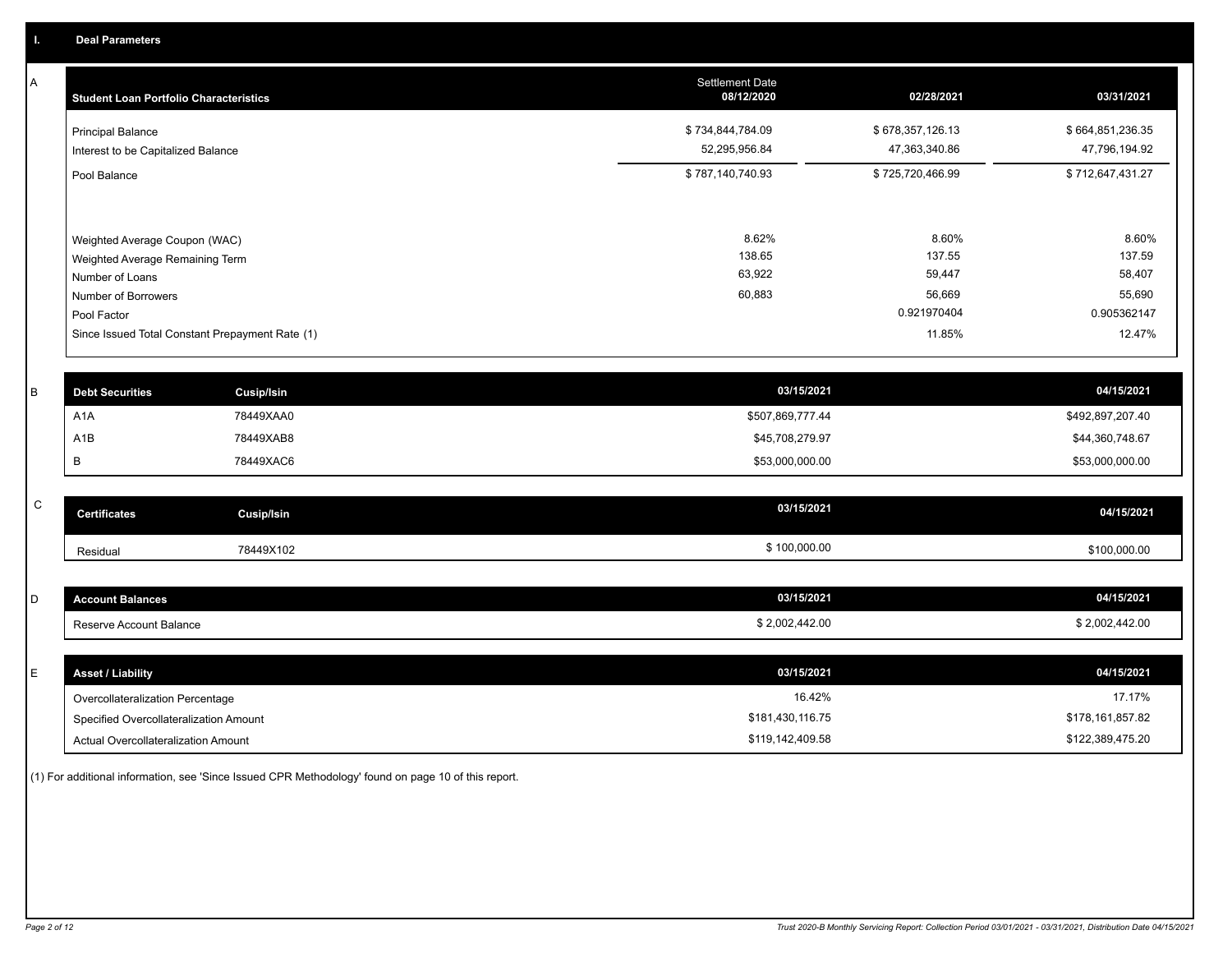| Α         | <b>Student Loan Principal Receipts</b>                           |                 |
|-----------|------------------------------------------------------------------|-----------------|
|           | <b>Borrower Principal</b>                                        | 14, 111, 388.83 |
|           | <b>Consolidation Activity Principal</b>                          | 0.00            |
|           | Seller Principal Reimbursement                                   | 0.00            |
|           | Servicer Principal Reimbursement                                 | 0.00            |
|           | Delinquent Principal Purchases by Servicer                       | 0.00            |
|           | <b>Other Principal Deposits</b>                                  | 124,572.95      |
|           | <b>Total Principal Receipts</b>                                  | \$14,235,961.78 |
| B         | <b>Student Loan Interest Receipts</b>                            |                 |
|           | <b>Borrower Interest</b>                                         | 3,213,606.42    |
|           | <b>Consolidation Activity Interest</b>                           | 0.00            |
|           | Seller Interest Reimbursement                                    | 0.00            |
|           | Servicer Interest Reimbursement                                  | 0.00            |
|           | Delinquent Interest Purchases by Servicer                        | 0.00            |
|           | Other Interest Deposits                                          | 2,506.39        |
|           | <b>Total Interest Receipts</b>                                   | \$3,216,112.81  |
| C         | <b>Recoveries on Realized Losses</b>                             | \$43,568.81     |
| D         | <b>Investment Income</b>                                         | \$357.08        |
| Е         | <b>Funds Borrowed from Next Collection Period</b>                | \$0.00          |
| F         | <b>Funds Repaid from Prior Collection Period</b>                 | \$0.00          |
| G         | <b>Loan Sale or Purchase Proceeds</b>                            | \$0.00          |
| н         | Initial Deposits to Distribution Account                         | \$0.00          |
|           | <b>Excess Transferred from Other Accounts</b>                    | \$0.00          |
| J         | <b>Borrower Benefit Reimbursements</b>                           | \$0.00          |
| Κ         | <b>Other Deposits</b>                                            | \$0.00          |
| L         | <b>Other Fees Collected</b>                                      | \$0.00          |
| М         | <b>AVAILABLE FUNDS</b>                                           | \$17,496,000.48 |
| ${\sf N}$ | Non-Cash Principal Activity During Collection Period             | \$730,072.00    |
| O         | Aggregate Purchased Amounts by the Depositor, Servicer or Seller | \$127,079.34    |
|           |                                                                  |                 |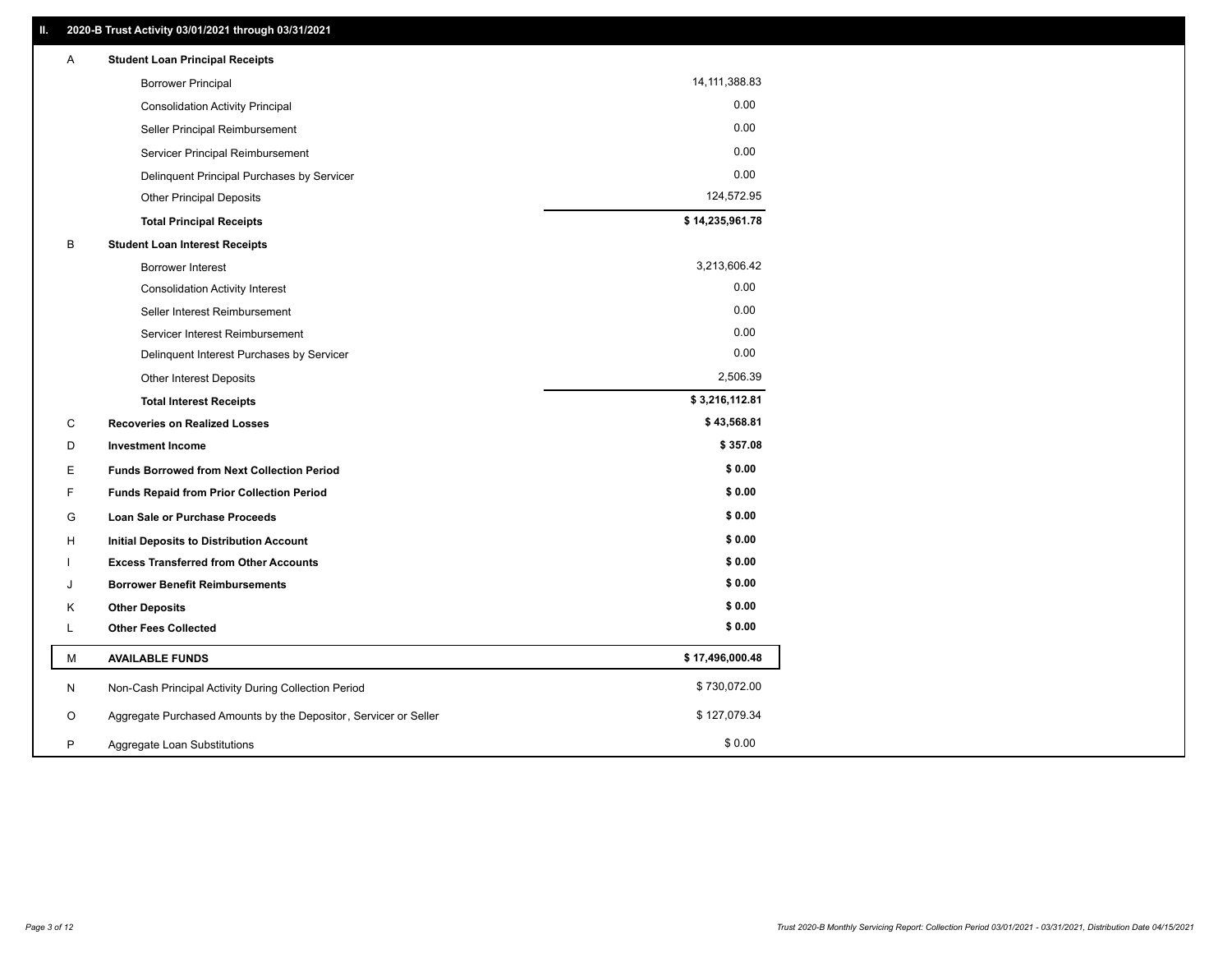|                   |                       |                   |         |                                                           | <b>Loans by Repayment Status</b> |                            |                          |         |                                                           |                |                            |
|-------------------|-----------------------|-------------------|---------|-----------------------------------------------------------|----------------------------------|----------------------------|--------------------------|---------|-----------------------------------------------------------|----------------|----------------------------|
|                   |                       |                   |         | 03/31/2021                                                |                                  |                            |                          |         | 02/28/2021                                                |                |                            |
|                   |                       | Wtd Avg<br>Coupon | # Loans | Principal and<br><b>Interest Accrued</b><br>to Capitalize | % of Principal                   | % of Loans in<br>Repay (1) | <b>Wtd Avg</b><br>Coupon | # Loans | Principal and<br><b>Interest Accrued</b><br>to Capitalize | % of Principal | % of Loans in<br>Repay (1) |
| INTERIM:          | IN SCHOOL             | 9.81%             | 8,282   | \$112,197,854.23                                          | 15.744%                          | $-$ %                      | 9.81%                    | 8,203   | \$110,559,469.70                                          | 15.234%        | $-$ %                      |
|                   | <b>GRACE</b>          | 9.72%             | 1,665   | \$21,214,195.14                                           | 2.977%                           | $-$ %                      | 9.67%                    | 1,917   | \$24,539,587.87                                           | 3.381%         | $-$ %                      |
|                   | <b>DEFERMENT</b>      | 9.05%             | 3,191   | \$41,548,826.10                                           | 5.830%                           | $-$ %                      | 9.05%                    | 3,178   | \$40,977,362.93                                           | 5.646%         | $-$ %                      |
| <b>REPAYMENT:</b> | <b>CURRENT</b>        | 8.22%             | 43,056  | \$503,487,073.00                                          | 70.650%                          | 93.640%                    | 8.22%                    | 43,821  | \$514,958,508.22                                          | 70.958%        | 93.689%                    |
|                   | 31-60 DAYS DELINQUENT | 8.73%             | 408     | \$6,286,732.44                                            | 0.882%                           | 1.169%                     | 9.03%                    | 540     | \$8,034,877.63                                            | 1.107%         | 1.462%                     |
|                   | 61-90 DAYS DELINQUENT | 9.09%             | 221     | \$3,444,459.83                                            | 0.483%                           | 0.641%                     | 9.02%                    | 264     | \$3,941,665.85                                            | 0.543%         | 0.717%                     |
|                   | > 90 DAYS DELINQUENT  | 8.96%             | 149     | \$2,082,697.30                                            | 0.292%                           | 0.387%                     | 8.89%                    | 174     | \$2,273,430.74                                            | 0.313%         | 0.414%                     |
|                   | <b>FORBEARANCE</b>    | 8.97%             | 1,435   | \$22,385,593.23                                           | 3.141%                           | 4.163%                     | 8.93%                    | 1,350   | \$20,435,564.05                                           | 2.816%         | 3.718%                     |
| <b>TOTAL</b>      |                       |                   | 58,407  | \$712,647,431.27                                          | 100.00%                          | 100.00%                    |                          | 59,447  | \$725,720,466.99                                          | 100.00%        | 100.00%                    |

Percentages may not total 100% due to rounding \*

1 Loans classified in "Repayment" include any loan for which interim interest only, \$25 fixed payments or full principal and interest payments are due.

|                |                                                                                                                              |                          |         |                                                           | <b>Loans by Borrower Status</b> |                                |                          |         |                                                                  |                |                                |
|----------------|------------------------------------------------------------------------------------------------------------------------------|--------------------------|---------|-----------------------------------------------------------|---------------------------------|--------------------------------|--------------------------|---------|------------------------------------------------------------------|----------------|--------------------------------|
|                |                                                                                                                              |                          |         | 03/31/2021                                                |                                 |                                |                          |         | 02/28/2021                                                       |                |                                |
|                |                                                                                                                              | <b>Wtd Avg</b><br>Coupon | # Loans | Principal and<br><b>Interest Accrued</b><br>to Capitalize | % of Principal                  | % of Loans in<br>P&I Repay (2) | <b>Wtd Avg</b><br>Coupon | # Loans | <b>Principal and</b><br><b>Interest Accrued</b><br>to Capitalize | % of Principal | % of Loans in<br>P&I Repay (2) |
| INTERIM:       | IN SCHOOL                                                                                                                    | 9.27%                    | 16,377  | \$225,326,656.41                                          | 31.618%                         | $-$ %                          | 9.26%                    | 16,267  | \$223,166,824.08                                                 | 30.751%        | $-$ %                          |
|                | GRACE                                                                                                                        | 9.19%                    | 3,188   | \$41,219,015.01                                           | 5.784%                          | $-$ %                          | 9.19%                    | 3,668   | \$48,049,783.84                                                  | 6.621%         | $-$ %                          |
|                | <b>DEFERMENT</b>                                                                                                             | 8.61%                    | 5,768   | \$73,467,943.92                                           | 10.309%                         | $-$ %                          | 8.60%                    | 5,723   | \$72,335,871.01                                                  | 9.967%         | $-$ %                          |
| P&I REPAYMENT: | <b>CURRENT</b>                                                                                                               | 8.04%                    | 30,920  | \$339,255,273.12                                          | 47.605%                         | 91.043%                        | 8.05%                    | 31,514  | \$348,149,172.96                                                 | 47.973%        | 91.098%                        |
|                | 31-60 DAYS DELINQUENT                                                                                                        | 8.67%                    | 361     | \$5,660,189.58                                            | 0.794%                          | 1.519%                         | 9.02%                    | 502     | \$7,568,542.66                                                   | 1.043%         | 1.980%                         |
|                | 61-90 DAYS DELINQUENT                                                                                                        | 9.06%                    | 214     | \$3,319,853.54                                            | 0.466%                          | 0.891%                         | 9.04%                    | 256     | \$3,837,852.67                                                   | 0.529%         | 1.004%                         |
|                | > 90 DAYS DELINQUENT                                                                                                         | 8.97%                    | 144     | \$2,012,906.46                                            | 0.282%                          | 0.540%                         | 8.93%                    | 167     | \$2,176,855.72                                                   | 0.300%         | 0.570%                         |
|                | FORBEARANCE                                                                                                                  | 8.97%                    | 1,435   | \$22,385,593.23                                           | 3.141%                          | 6.007%                         | 8.93%                    | 1,350   | \$20,435,564.05                                                  | 2.816%         | 5.347%                         |
| <b>TOTAL</b>   |                                                                                                                              |                          | 58,407  | \$712,647,431.27                                          | 100.00%                         | 100.00%                        |                          | 59,447  | \$725,720,466.99                                                 | 100.00%        | 100.00%                        |
|                | Percentages may not total 100% due to rounding                                                                               |                          |         |                                                           |                                 |                                |                          |         |                                                                  |                |                                |
|                | 2 Loans classified in "P&I Repayment" includes only those loans for which scheduled principal and interest payments are due. |                          |         |                                                           |                                 |                                |                          |         |                                                                  |                |                                |

To conform with company standard reporting these sections now include Principal and Interest Accrued to Capitalize .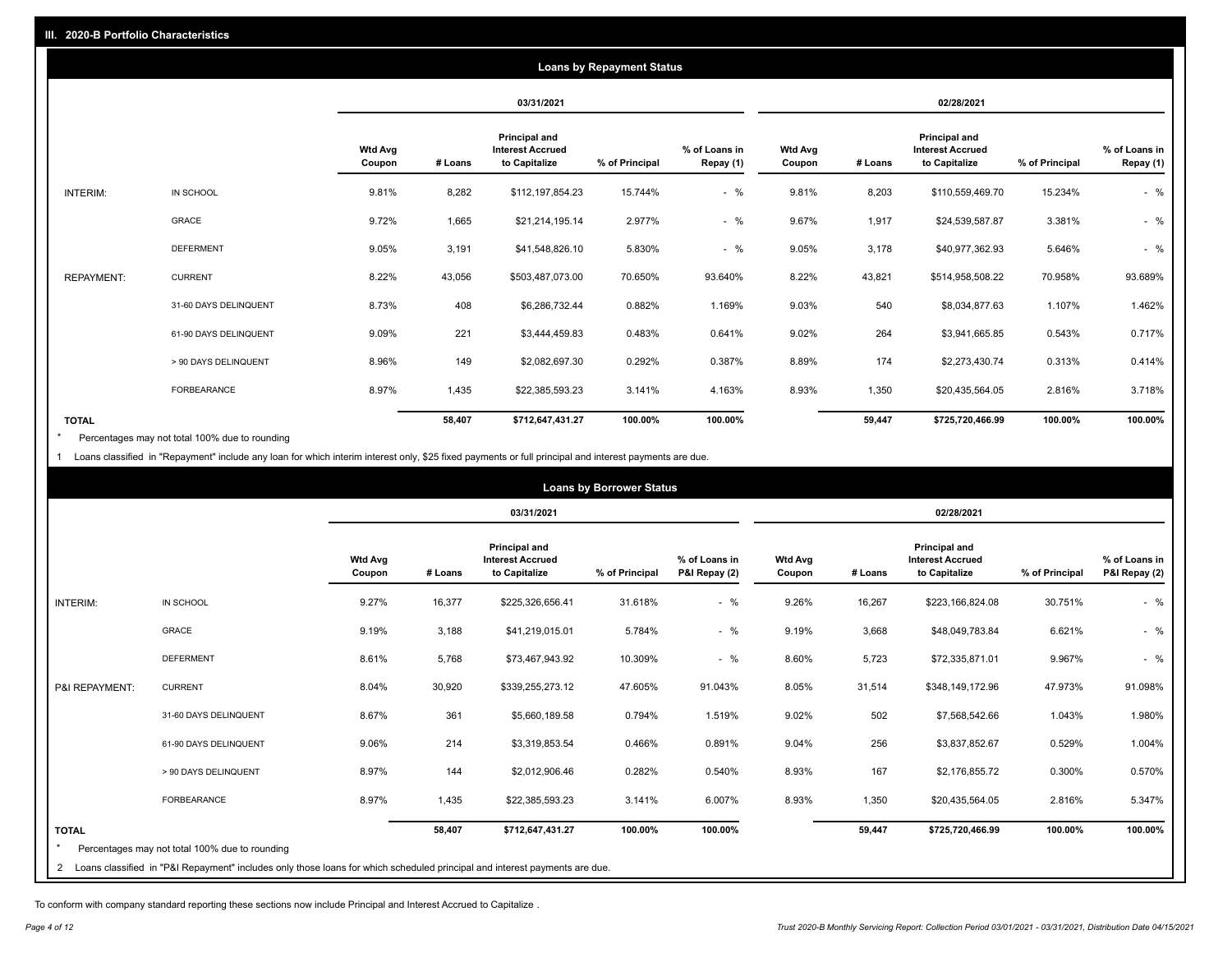|                                                                                                  | 3/31/2021        | 2/28/2021        |
|--------------------------------------------------------------------------------------------------|------------------|------------------|
| Pool Balance                                                                                     | \$712,647,431.27 | \$725,720,466.99 |
| Total # Loans                                                                                    | 58,407           | 59,447           |
| Total # Borrowers                                                                                | 55,690           | 56,669           |
| Weighted Average Coupon                                                                          | 8.60%            | 8.60%            |
| Weighted Average Remaining Term                                                                  | 137.59           | 137.55           |
| Percent of Pool - Cosigned                                                                       | 92.1%            | 92.1%            |
| Percent of Pool - Non Cosigned                                                                   | 7.9%             | 7.9%             |
| Borrower Interest Accrued for Period                                                             | \$4,844,943.22   | \$4,480,050.52   |
| Outstanding Borrower Interest Accrued                                                            | \$52,223,654.34  | \$51,928,959.30  |
| Gross Principal Realized Loss - Periodic *                                                       | \$543,198.22     | \$430,239.19     |
| Gross Principal Realized Loss - Cumulative *                                                     | \$3,878,819.52   | \$3,335,621.30   |
| Recoveries on Realized Losses - Periodic                                                         | \$43,568.81      | \$68,898.30      |
| Recoveries on Realized Losses - Cumulative                                                       | \$288,895.29     | \$245,326.48     |
| Net Losses - Periodic                                                                            | \$499,629.41     | \$361,340.89     |
| Net Losses - Cumulative                                                                          | \$3,589,924.23   | \$3,090,294.82   |
| Non-Cash Principal Activity - Capitalized Interest                                               | \$1,277,348.98   | \$1,906,666.34   |
| Since Issued Total Constant Prepayment Rate (CPR) (1)                                            | 12.47%           | 11.85%           |
| <b>Loan Substitutions</b>                                                                        | \$0.00           | \$0.00           |
| <b>Cumulative Loan Substitutions</b>                                                             | \$0.00           | \$0.00           |
| <b>Unpaid Servicing Fees</b>                                                                     | \$0.00           | \$0.00           |
| <b>Unpaid Administration Fees</b>                                                                | \$0.00           | \$0.00           |
| <b>Unpaid Carryover Servicing Fees</b>                                                           | \$0.00           | \$0.00           |
| Note Interest Shortfall                                                                          | \$0.00           | \$0.00           |
| Loans in Modification                                                                            | \$25,394,580.32  | \$24,615,907.14  |
| % of Loans in Modification as a % of Loans in Repayment (P&I)                                    | 7.25%            | 6.81%            |
|                                                                                                  |                  |                  |
| % Annualized Gross Principal Realized Loss - Periodic as a %<br>of Loans in Repayment (P&I) * 12 | 1.86%            | 1.43%            |
| % Gross Principal Realized Loss - Cumulative as a % of<br><b>Original Pool Balance</b>           | 0.49%            | 0.42%            |

\* In accordance with the Servicer's current policies and procedures, after September 1, 2017 loans subject to bankruptcy claims generally will not be reported as a charged- off unless and until they are delinquent for 120

(1) For additional information, see 'Since Issued CPR Methodology' found on page 10 of this report.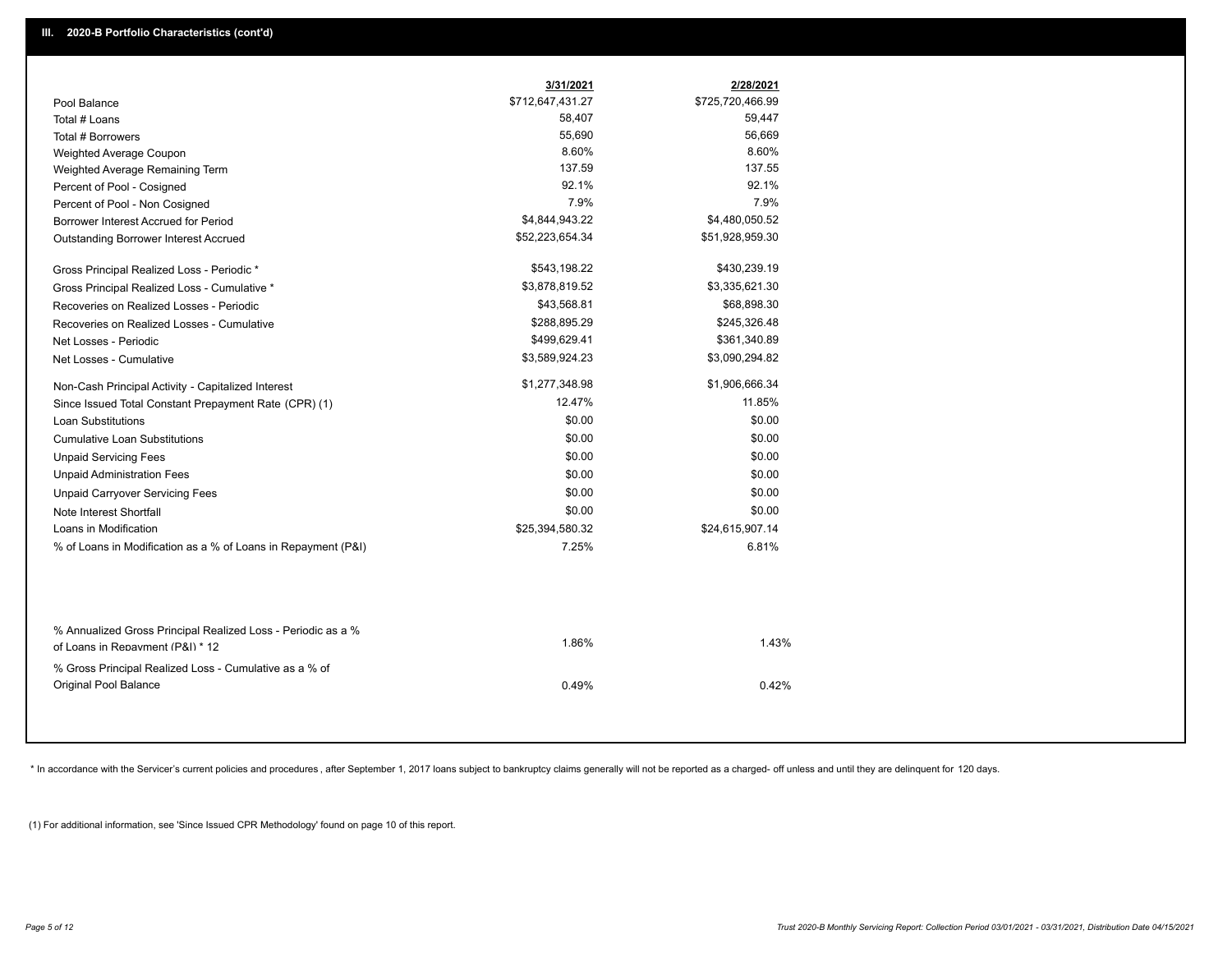## **Loan Program**

A

|                                    | Weighted<br>Average | # LOANS | <b>\$ AMOUNT</b> | $%$ *    |
|------------------------------------|---------------------|---------|------------------|----------|
| - Smart Option Interest-Only Loans | 7.36%               | 14,260  | \$133,208,170.02 | 18.692%  |
| - Smart Option Fixed Pay Loans     | 8.62%               | 14,473  | \$220,367,686.18 | 30.922%  |
| - Smart Option Deferred Loans      | 9.04%               | 29,674  | \$359,071,575.07 | 50.386%  |
| - Other Loan Programs              | $0.00\%$            | 0       | \$0.00           | 0.000%   |
| <b>Total</b>                       | 8.60%               | 58,407  | \$712,647,431.27 | 100.000% |

\* Percentages may not total 100% due to rounding

B

C

**Index Type**

|                       | Weighted<br>Average | # LOANS | <b>S AMOUNT</b>  | % *       |
|-----------------------|---------------------|---------|------------------|-----------|
| - Fixed Rate Loans    | 9.54%               | 27,380  | \$345,651,412.86 | 48.502%   |
| - LIBOR Indexed Loans | 7.70%               | 31,027  | \$366,996,018.41 | 51.498%   |
| - Other Index Rates   | $0.00\%$            |         | \$0.00           | $0.000\%$ |
| <b>Total</b>          | 8.60%               | 58,407  | \$712,647,431.27 | 100.000%  |

\* Percentages may not total 100% due to rounding

# **Weighted Average Recent FICO**

| $0 - 639$            |        |                  |          |
|----------------------|--------|------------------|----------|
|                      | 3,177  | \$38,242,782.00  | 5.366%   |
| 640 - 669            | 3,312  | \$38,441,422.55  | 5.394%   |
| 670 - 699            | 6,940  | \$85,311,832.61  | 11.971%  |
| 700 - 739            | 13,207 | \$166,142,361.19 | 23.313%  |
| $740 +$              | 31,767 | \$384,473,277.27 | 53.950%  |
| $N/A$ <sub>(1)</sub> | 4      | \$35,755.65      | 0.005%   |
| <b>Total</b>         | 58,407 | \$712,647,431.27 | 100.000% |

To conform with company standard reporting these sections now include Princial and Interest Accrued to Capitalize .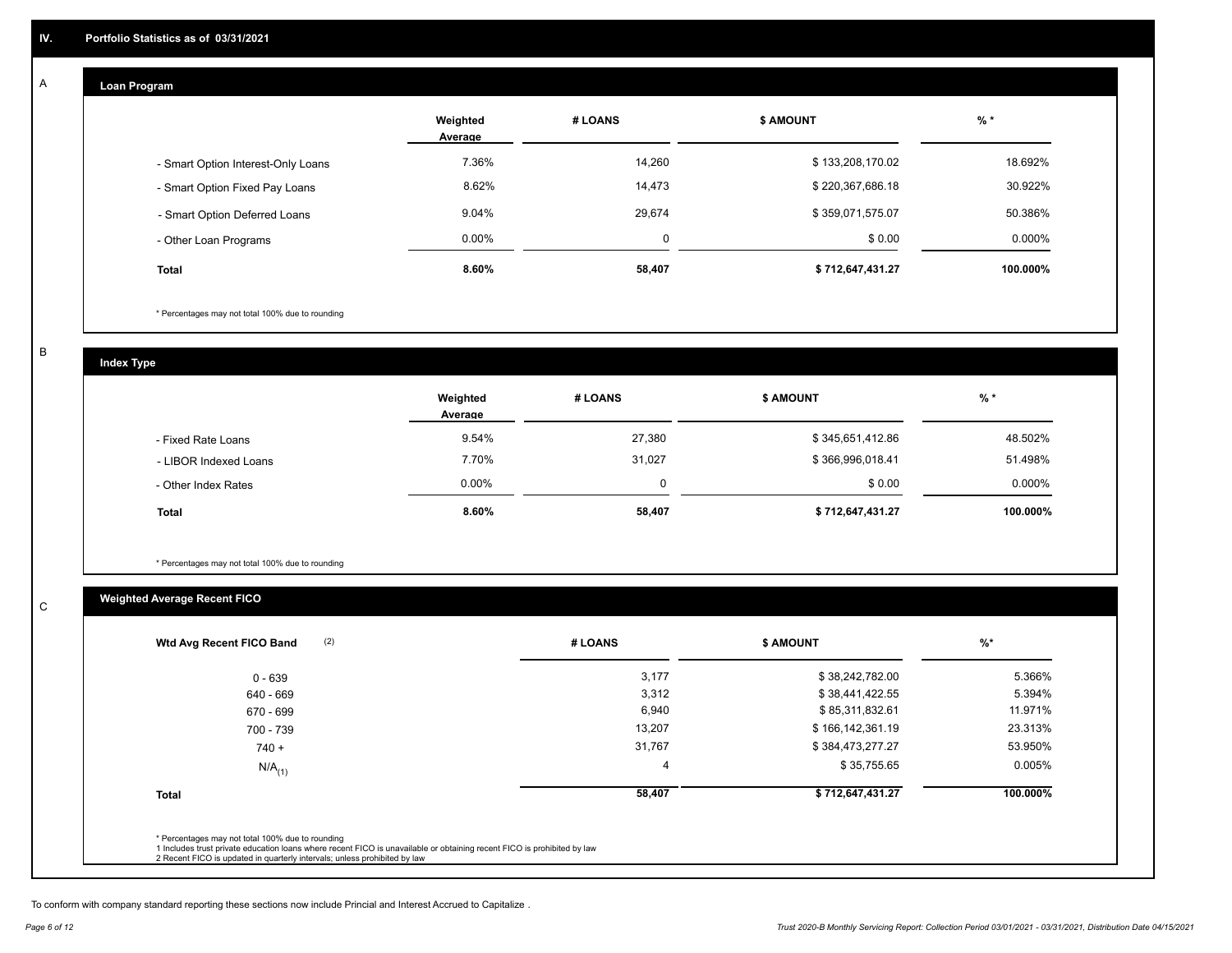| V. |                                   | 2020-B Reserve Account and Principal Distribution Calculations                       |                  |  |
|----|-----------------------------------|--------------------------------------------------------------------------------------|------------------|--|
| А. |                                   | <b>Reserve Account</b>                                                               |                  |  |
|    | Specified Reserve Account Balance |                                                                                      | \$2,002,442.00   |  |
|    |                                   | Actual Reserve Account Balance                                                       | \$2,002,442.00   |  |
| В. |                                   | <b>Principal Distribution Amount</b>                                                 |                  |  |
|    | i.                                | Class A Notes Outstanding                                                            | \$553,578,057.41 |  |
|    | ii.                               | Pool Balance                                                                         | \$712,647,431.27 |  |
|    | iii.                              | First Priority Principal Distribution Amount (i - ii)                                | \$0.00           |  |
|    | iv.                               | Class A and B Notes Outstanding                                                      | \$606,578,057.41 |  |
|    | ν.                                | First Priority Principal Distribution Amount                                         | \$0.00           |  |
|    | vi.                               | Pool Balance                                                                         | \$712,647,431.27 |  |
|    | vii.                              | Specified Overcollateralization Amount                                               | \$178,161,857.82 |  |
|    | viii.                             | Regular Principal Distribution Amount (if (iv > 0, (iv - v) - (vi - vii))            | \$72,092,483.96  |  |
|    | ix.                               | Pool Balance                                                                         | \$712,647,431.27 |  |
|    | х.                                | 10% of Initial Pool Balance                                                          | \$78,714,074.09  |  |
|    | xi.                               | First Priority Principal Distribution Amount                                         | \$0.00           |  |
|    | xii.                              | Regular Principal Distribution Amount                                                | \$72,092,483.96  |  |
|    | xiii.                             | Available Funds (after payment of waterfall items A through I)                       | \$0.00           |  |
|    |                                   | xiv. Additional Principal Distribution Amount (if(vi <= x,min(xiii, vi - xi - xii))) | \$0.00           |  |
|    |                                   |                                                                                      |                  |  |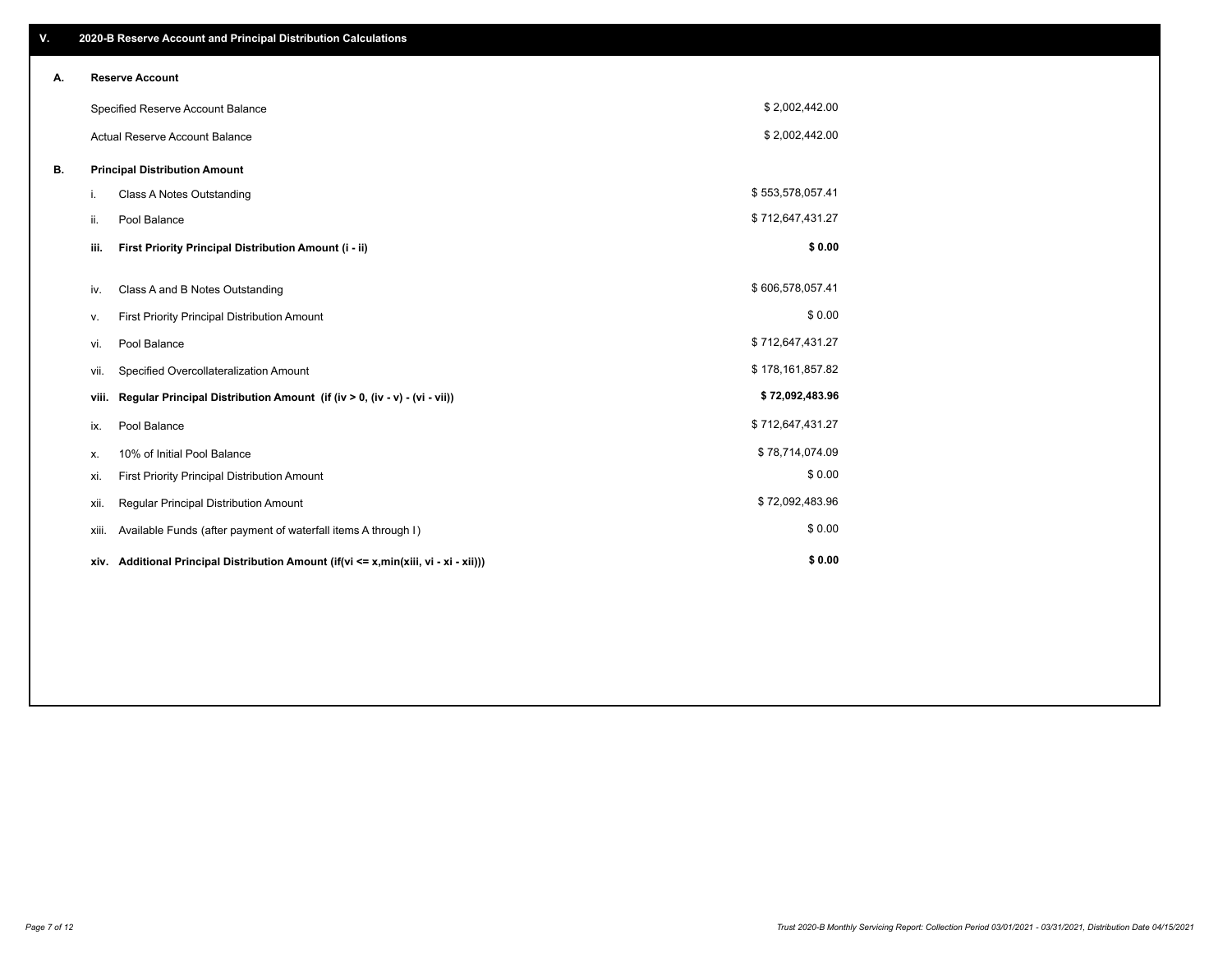|    |                                                         | Paid            | <b>Funds Balance</b> |
|----|---------------------------------------------------------|-----------------|----------------------|
|    | <b>Total Available Funds</b>                            |                 | \$17,496,000.48      |
| A  | <b>Trustee Fees</b>                                     | \$0.00          | \$17,496,000.48      |
| B  | <b>Servicing Fees</b>                                   | \$452,238.08    | \$17,043,762.40      |
| C  | i. Administration Fees                                  | \$8,333.00      | \$17,035,429.40      |
|    | ii. Unreimbursed Administrator Advances plus any Unpaid | \$0.00          | \$17,035,429.40      |
| D  | Class A Noteholders Interest Distribution Amount        | \$593,428.06    | \$16,442,001.34      |
| Е  | First Priority Principal Payment                        | \$0.00          | \$16,442,001.34      |
| F. | Class B Noteholders Interest Distribution Amount        | \$121,900.00    | \$16,320,101.34      |
| G  | <b>Reinstatement Reserve Account</b>                    | \$0.00          | \$16,320,101.34      |
| H  | Regular Principal Distribution                          | \$16,320,101.34 | \$0.00               |
|    | <b>Carryover Servicing Fees</b>                         | \$0.00          | \$0.00               |
| J  | Additional Principal Distribution Amount                | \$0.00          | \$0.00               |
| Κ  | Unpaid Expenses of Trustee                              | \$0.00          | \$0.00               |
| L  | Unpaid Expenses of Administrator                        | \$0.00          | \$0.00               |
| М  | Remaining Funds to the Residual Certificateholders      | \$0.00          | \$0.00               |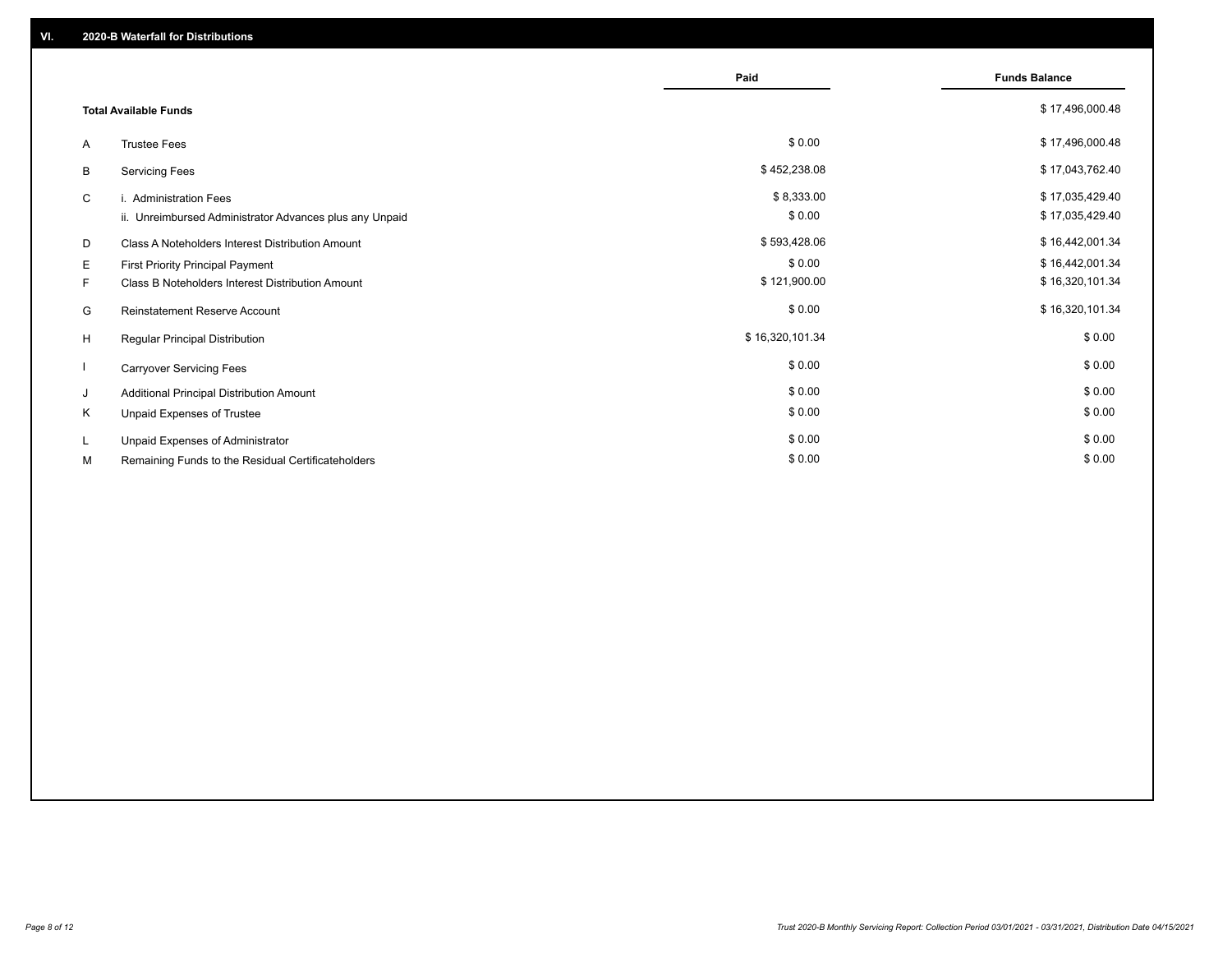| <b>Distribution Amounts</b>                                |                         |                         |                         |
|------------------------------------------------------------|-------------------------|-------------------------|-------------------------|
|                                                            | A <sub>1</sub> A        | A <sub>1</sub> B        | в                       |
| Cusip/Isin                                                 | 78449XAA0               | 78449XAB8               | 78449XAC6               |
| <b>Beginning Balance</b>                                   | \$507,869,777.44        | \$45,708,279.97         | \$53,000,000.00         |
| Index                                                      | <b>FIXED</b>            | <b>LIBOR</b>            | <b>FIXED</b>            |
| Spread/Fixed Rate                                          | 1.29%                   | 1.10%                   | 2.76%                   |
| Record Date (Days Prior to Distribution)                   | 1 NEW YORK BUSINESS DAY | 1 NEW YORK BUSINESS DAY | 1 NEW YORK BUSINESS DAY |
| <b>Accrual Period Begin</b>                                | 3/15/2021               | 3/15/2021               | 3/15/2021               |
| <b>Accrual Period End</b>                                  | 4/15/2021               | 4/15/2021               | 4/15/2021               |
| Daycount Fraction                                          | 0.08333333              | 0.08611111              | 0.08333333              |
| Interest Rate*                                             | 1.29000%                | 1.20600%                | 2.76000%                |
| <b>Accrued Interest Factor</b>                             | 0.001075000             | 0.001038500             | 0.002300000             |
| <b>Current Interest Due</b>                                | \$545,960.01            | \$47,468.05             | \$121,900.00            |
| Interest Shortfall from Prior Period Plus Accrued Interest | $\mathsf{\$}$ -         | $\mathsf{\$}$ -         | $\mathsf{\$}$ -         |
| <b>Total Interest Due</b>                                  | \$545,960.01            | \$47,468.05             | \$121,900.00            |
| <b>Interest Paid</b>                                       | \$545,960.01            | \$47,468.05             | \$121,900.00            |
| Interest Shortfall                                         | $\mathsf{\$}$ -         | $\mathsf{\$}$ -         | $\mathsf{\$}$ -         |
| <b>Principal Paid</b>                                      | \$14,972,570.04         | \$1,347,531.30          | $\mathsf{\$}$ -         |
| <b>Ending Principal Balance</b>                            | \$492,897,207.40        | \$44,360,748.67         | \$53,000,000.00         |
| Paydown Factor                                             | 0.024954283             | 0.024954283             | 0.000000000             |
| <b>Ending Balance Factor</b>                               | 0.821495346             | 0.821495346             | 1.000000000             |

\* Pay rates for Current Distribution. For the interest rates applicable to the next distribution date, please see https://www.salliemae.com/about/investors/data/SMBabrate.txt.

**VII. 2020-B Distributions**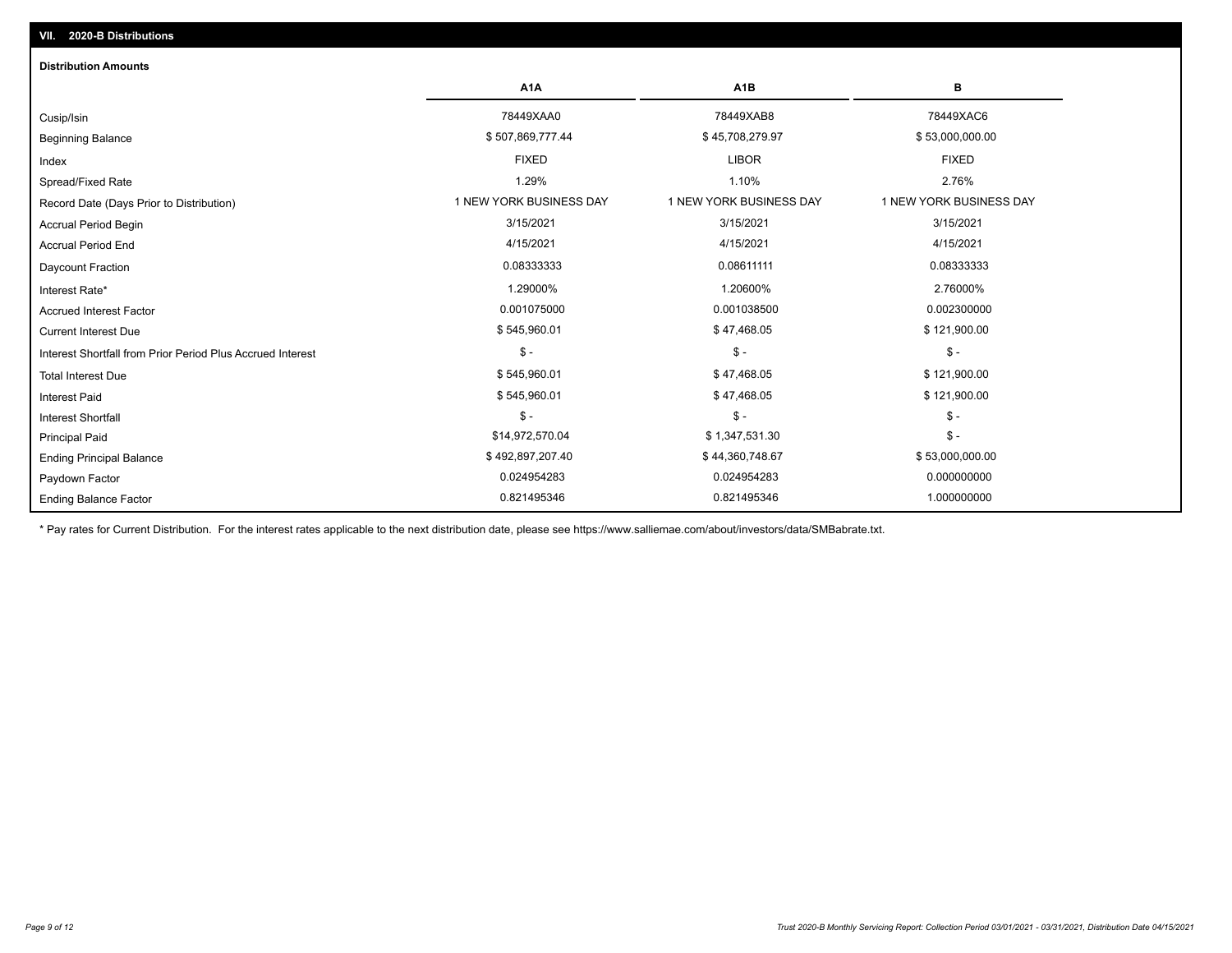#### **Since Issued Total CPR**

$$
\text{total CPR} = 1 - \left(\frac{APB}{PPB}\right)^{\left(\frac{12}{MSC}\right)}
$$

APB = Actual period-end Pool Balance PPB = Projected period-end Pool Balance assuming no prepayments and no defaults Pool Balance = Sum(Principal Balance + Interest Accrued to Capitalize Balance) MSC = Months Since Cut-Off

 $\mathsf{I}$ J λ

#### **Since-Issued Total Constant Prepayment Rate (CPR)**

Since-Issued Total CPR measures prepayments, both voluntary and involuntary, for a trust student loan pool over the life of a transaction. For each trust distribution, the actual month-end pool balance is compared against a month-end pool balance originally projected at issuance assuming no prepayments and defaults. For purposes of Since- Issued Total CPR calculations, projected period end pool balance assumes in-school status loans have up to a six month grace period before moving to repayment, grace status loans remain in grace status until their status end date and then to move to full principal and interest repayment, loans subject to interim interest or fixed payments during their in-school and grace period continue paying interim interest or fixed payments until full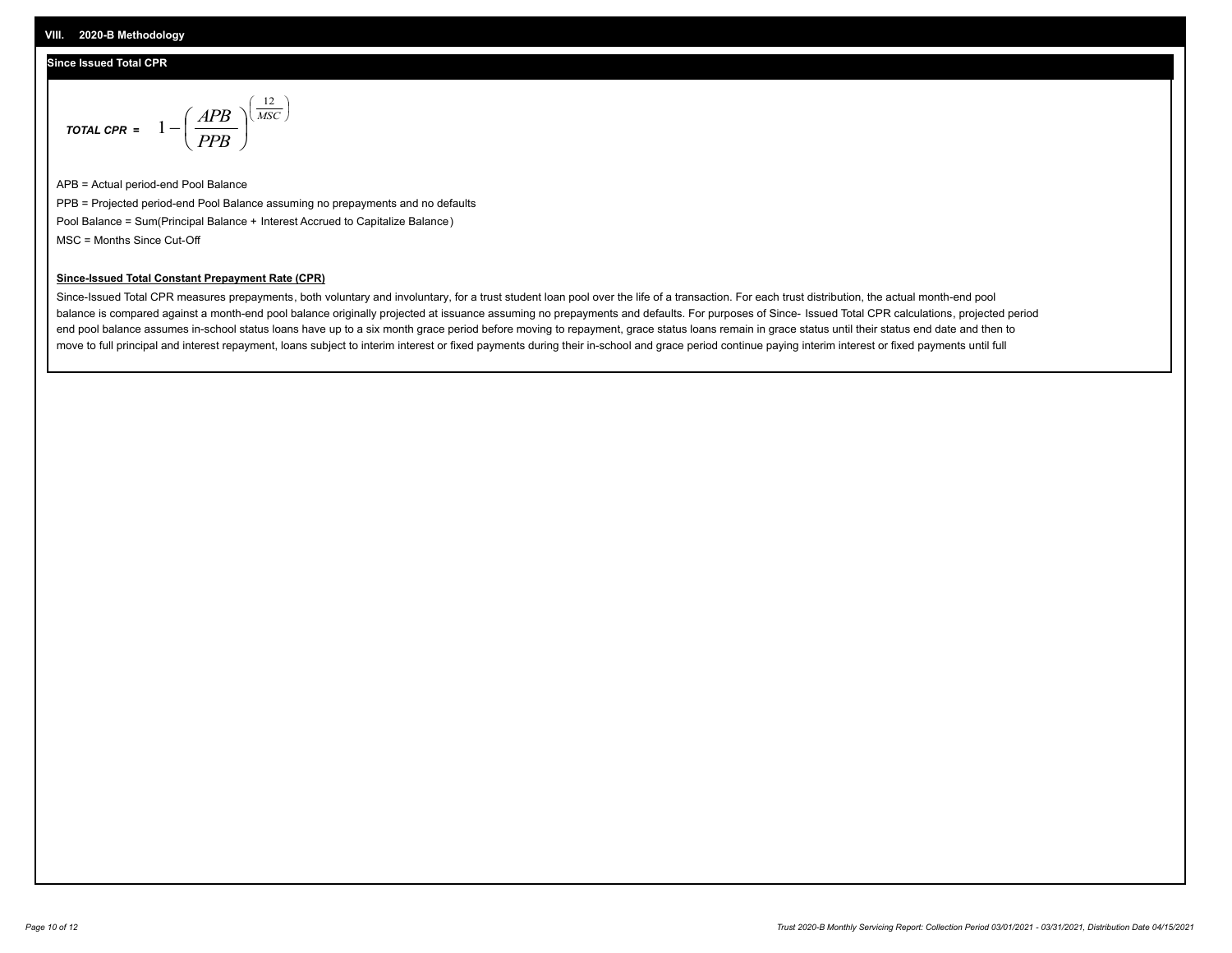### **EU RISK RETENTION**

As of the date of this report, Sallie Mae Bank confirms that (i) it retains, through its ownership of the Depositor (its wholly-owned subsidiary), a material net economic interest of not less than 5% of the aggregate principal balance of the Trust Student Loans in accordance with the EU Retention Rules ; (ii) the retained interest is held via ownership of the R Certificate; and (iii) the retained interest is not subject to any credit risk mitigation, any short position or any other credit risk hedge and has not been sold except as permitted by the EU Retention Rules.